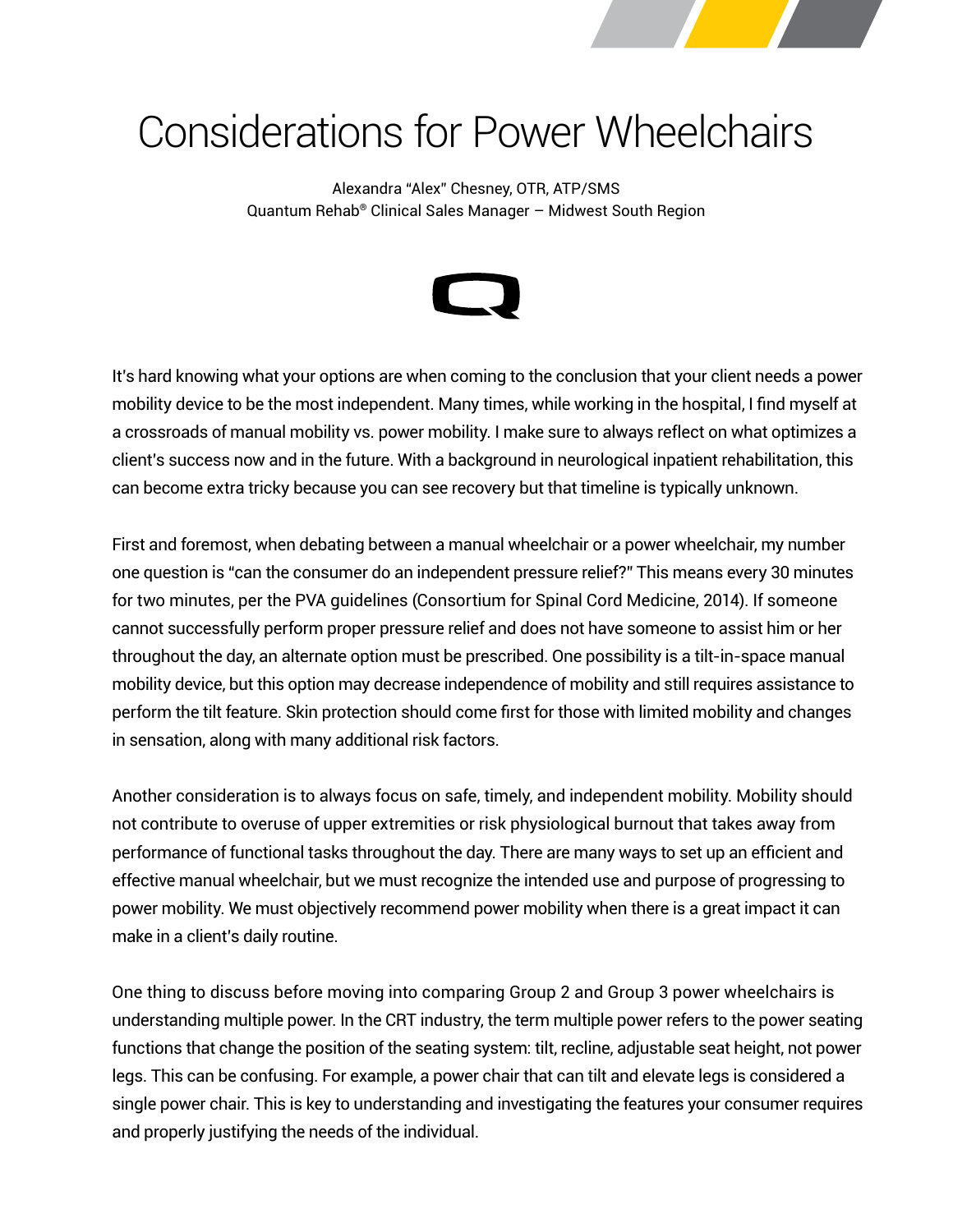### Qualifications for Power Mobility

- Client does not have sufficient upper extremity function to propel a manual wheelchair in the home to participate in mobility related activities of daily living (MRADLs) even if optimally configured.
- Explain why a manual wheelchair or scooter cannot provide safe, timely, independent mobility.
- They require the use of a joystick or alternative input device and have seating/positioning needs that cannot be met by a manual wheelchair or scooter.
- The consumer's home has adequate access for maneuvering and they can safely use the power wheelchair.

#### Group 2 Power Wheelchairs

- Created for those using greater than two hours a day
- No added suspension
	- Made for use on flat/hard surfaces
- Single power or multiple power
	- Multiple power typically being limited to 2 power seating features
	- Limited options
- Minimum requirements:
	- Range up to 7 miles
	- Top speed of 3 mph
	- Obstacle climbing of 1.57 inches
	- Incline of 6 degrees
- Basic/minimal programming
	- Cannot use alternative drive controls (ex: head array)
- Diagnoses to consider include COPD, CHF, arthritis, peripheral neuropathy

#### Group 3 Power Wheelchairs

- Created for more active, continuous all-day users
	- Those with neurological, myopathy, or congenital skeletal deformities
- Has suspension
	- Helps maintain positioning in the chair
	- Can decrease jarring and vibration which can assist in limiting pain/discomfort
	- Helps with stability and longevity of the base
- Minimum requirements
	- Range of 12 miles
	- Top speed of 4.5 mph
	- Obstacle climbing of 2.362 inches
	- Incline of 7.5 degrees
- Single and multiple power options:
	- Tilt
	- Recline
	- Elevating/articulating leg rests
	- Seat elevation
	- Anterior tilt
- Custom programming capabilities and use of alternative drive controls

[JAZZY SELECT](https://www.pridemobility.com/jazzy-power-chairs/jazzy-select-6/)® 6 [Click here to learn more.](https://www.pridemobility.com/jazzy-power-chairs/jazzy-select-6/)

> [J4 POWER CHAIR](https://www.quantumrehab.com/quantum-power-bases/j4.asp) [Click here to learn more.](https://www.quantumrehab.com/quantum-power-bases/j4.asp)



[Click here to learn more.](https://www.quantumrehab.com/quantum-power-bases/edge-3-stretto.asp)

[Click here for Product Planning](https://www.quantumrehab.com/pdf/clinical-resources/quantum_product_planning_reimbursement_guide.pdf) [and Reimbursement Guide](https://www.quantumrehab.com/pdf/clinical-resources/quantum_product_planning_reimbursement_guide.pdf)